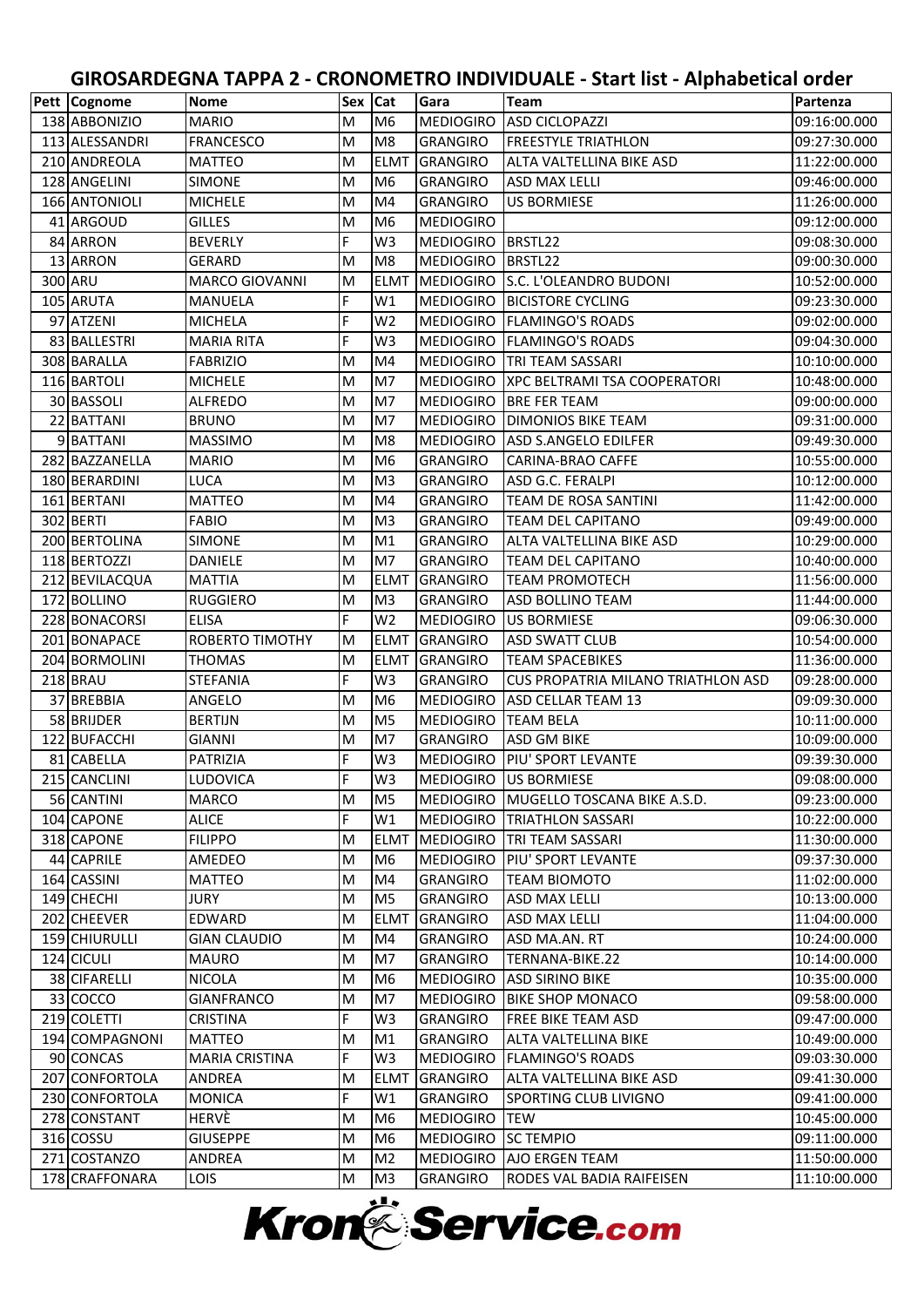| Pett   Cognome<br><b>Nome</b><br>Sex   Cat<br>Gara<br><b>Team</b>                                         | Partenza     |
|-----------------------------------------------------------------------------------------------------------|--------------|
| SALVATORE<br><b>MEDIOGIRO</b><br>AJO CYCLING TEAM<br>290 DAGA<br>M<br>M <sub>6</sub>                      | 10:37:00.000 |
| 130 D'ALESSANDRO<br>M<br>M <sub>6</sub><br><b>GRANGIRO</b><br><b>ASD CICLOPAZZI</b><br><b>ERMANNO</b>     | 10:04:00.000 |
| M<br>M1<br>192 DAMEN<br>TEAM BRABANT 2000<br><b>BEN</b><br><b>GRANGIRO</b>                                | 10:06:00.000 |
| M<br>43 DANIEL<br>JAMES<br>M <sub>6</sub><br><b>MEDIOGIRO</b><br>BRSTL22                                  | 09:19:30.000 |
| 23 DE DONA'<br>M<br>M7<br><b>CICLI CORTINA</b><br><b>LUIGI</b><br><b>MEDIOGIRO</b>                        | 09:22:30.000 |
| 320 DI FAZIO<br><b>VINCENZO</b><br>M<br>M <sub>6</sub><br><b>MEDIOGIRO</b><br><b>ASD LELLI BIKE SAVIO</b> | 09:57:00.000 |
| F<br>W <sub>3</sub><br><b>MEDIOGIRO</b><br>217 DOLGETTA<br><b>ZINIA</b><br><b>US BORMIESE</b>             | 09:07:30.000 |
| F<br>94 DRYSDALE<br>LARISSA<br>W <sub>3</sub><br><b>MEDIOGIRO</b><br><b>TEAM BELA</b>                     | 10:20:00.000 |
| F<br>227 DUSE<br>W <sub>2</sub><br><b>MEDIOGIRO</b><br><b>BARBARA</b><br><b>SC COTTUR</b>                 | 09:56:00.000 |
| 66 ERCOLINI<br>M<br>M <sub>2</sub><br><b>SIMONE</b><br><b>MEDIOGIRO</b><br><b>UC PETRIGNANO</b>           | 11:32:00.000 |
| M<br>M <sub>5</sub><br>310 ERRE<br><b>TRI TEAM SASSARI</b><br>SANDRO<br><b>MEDIOGIRO</b>                  | 09:21:30.000 |
| 62 FARINELLI<br>M<br>M <sub>3</sub><br>MEDIOGIRO<br><b>PAOLO</b><br><b>UC PETRIGNANO</b>                  | 11:24:00.000 |
| 305 FENDONI<br>M<br>M <sub>6</sub><br><b>RENATO</b><br><b>MEDIOGIRO</b><br><b>FRIESIAN TEAM</b>           | 11:18:00.000 |
| M <sub>9</sub><br>304 FILA<br><b>ROBERTO</b><br>M<br><b>MEDIOGIRO</b><br>ASD VELO CLUB VALSESIA           | 09:59:00.000 |
| F<br>314 FOPPOLI<br>W <sub>3</sub><br>CRISTINA<br><b>MEDIOGIRO</b><br><b>US BORMIESE</b>                  | 09:07:00.000 |
| 301 FROEHLICH<br>M<br><b>GRANGIRO</b><br><b>VC MEILEN</b><br><b>ANDREAS</b><br>M <sub>3</sub>             | 10:38:00.000 |
| M<br>M4<br>8 GAGGERO<br><b>FABIO</b><br><b>MEDIOGIRO</b><br><b>BICISTORE CYCLING</b>                      | 09:24:00.000 |
| F<br>W <sub>2</sub><br>229 GALIANO<br><b>TULLIA</b><br><b>ASD BIKE SPORT</b><br><b>GRANGIRO</b>           | 09:26:30.000 |
| 349 GEENEN<br><b>THEI</b><br>M<br>M <sub>8</sub><br><b>GRANGIRO</b><br>LIMBURG EXPRES CYCLING TEAM        | 09:37:00.000 |
| F<br>W <sub>2</sub><br>99 GERBER<br>JUDITH<br><b>MEDIOGIRO</b><br><b>VELO67 RACING TEAM</b>               | 10:30:00.000 |
| 203 GHISLENI<br><b>ELMT</b><br><b>GRANGIRO</b><br><b>PEDALE LECCHESE</b><br><b>GIACOMO</b><br>M           | 10:33:00.000 |
| F<br>285 GIESEN<br>W1<br><b>ANNA</b><br><b>MEDIOGIRO</b><br><b>EMBRACE THE WORLD CYCLING</b>              | 10:25:00.000 |
| 14 GIVONETTI<br>M<br>M <sub>8</sub><br><b>PATRIZIO</b><br><b>MEDIOGIRO</b><br><b>ASD CYCLING CENTER</b>   | 09:34:30.000 |
| 46 GORIETTI<br>M<br>M <sub>6</sub><br><b>UC PETRIGNANO</b><br><b>MARCO</b><br><b>MEDIOGIRO</b>            | 11:00:00.000 |
| M<br>M <sub>2</sub><br>184 GRASSI<br><b>ROBERTO</b><br><b>MEDIOGIRO</b><br>AS ROMA CICLISMO               | 09:14:30.000 |
| 175 GRIECO<br><b>MARCO</b><br>M<br>M <sub>3</sub><br><b>MEDIOGIRO</b><br><b>CUSTOM4 TEAM CASELLI</b>      | 09:25:30.000 |
| F<br>225 GROS<br>STÉPHANIE<br>W <sub>2</sub><br><b>GRANGIRO</b><br><b>VC VINCENNES</b>                    | 09:54:00.000 |
| 299 GUIDA<br><b>ENRICO</b><br>M<br>M <sub>3</sub><br><b>GRANGIRO</b><br><b>ASD MAX LELLI</b>              | 09:52:00.000 |
| 29 HAVENAAR<br><b>BERT</b><br>M<br>M <sub>7</sub><br><b>MEDIOGIRO</b><br><b>RWC AHOY</b>                  | 10:42:00.000 |
| 208 HELBIG<br><b>BENEDIKT</b><br>M<br><b>ELMT</b><br><b>GRANGIRO</b><br><b>EMBRACE THE WORLD</b>          | 11:58:00.000 |
| F<br>107 HERCIGONJA<br><b>GINA</b><br>W1<br><b>GRANGIRO</b><br><b>VELO67 RACING TEAM</b>                  | 09:50:00.000 |
| M<br>M <sub>8</sub><br>110 HERMANS<br>JAN<br><b>GRANGIRO</b>                                              | 09:42:00.000 |
| 70 HOULTON<br><b>JUSTIN</b><br>M<br>M <sub>2</sub><br><b>MEDIOGIRO</b><br><b>COIGACH CYCLE CLUB</b>       | 09:38:30.000 |
| $11$ HUS<br>Iм<br>M <sub>8</sub><br><b>MEDIOGIRO</b><br>WILLEM                                            | 09:53:30.000 |
| ALESSANDRO<br>M<br>AG CORES - DAL COLLE<br>54 IODICE<br>M <sub>5</sub><br><b>GRANGIRO</b>                 | 10:18:00.000 |
| F<br>312 JACKSON<br><b>NATALIE</b><br>W1<br><b>MEDIOGIRO</b>                                              | 09:10:30.000 |
| 323 JAKUBOWSKI<br><b>MEDIOGIRO</b><br><b>TEAM B&amp;B</b><br>TOM<br>M<br>M <sub>6</sub>                   | 09:18:00.000 |
| 142 JONES<br>M<br>M <sub>6</sub><br><b>VERULAM CC</b><br><b>JOHN</b><br><b>GRANGIRO</b>                   | 10:34:00.000 |
| 170 KAMALICH<br>M<br>M4<br><b>GRANGIRO</b><br>I BRIC ALESSANDRIA<br><b>ANDREA EMANUELE</b>                | 09:51:00.000 |
| 61 KAMALICH<br><b>GRANGIRO</b><br><b>STEFANO</b><br>M<br>M4                                               | 09:48:00.000 |
| 193 KERKHOF<br><b>WIM</b><br>M<br>M1<br><b>GRANGIRO</b><br>TEAM BRABANT 2000                              | 10:31:00.000 |
| 53 KLEINAU<br><b>INGO</b><br>M<br>M <sub>5</sub><br><b>MEDIOGIRO</b><br><b>TEAM IKDESIGN</b>              | 10:53:00.000 |
| 71 LA MARCA<br>ALESSANDRO<br>M<br>M1<br><b>MEDIOGIRO</b><br><b>MG PORTOSCUSO</b>                          | 09:43:00.000 |
| 50 LAINO<br>M<br>M <sub>5</sub><br><b>MEDIOGIRO</b><br><b>ASD SIRINO BIKE</b><br><b>GIUSEPPE</b>          | 10:16:00.000 |
| 156 LAURENT<br>CÉDRIC<br>M<br>M4<br><b>VC VINCENNES</b><br><b>GRANGIRO</b>                                | 09:53:00.000 |
| M<br>307 LAUTIZI<br>M7<br><b>CIRCOLO CANOTTIERI ANIENE</b><br><b>CLAUDIO</b><br><b>GRANGIRO</b>           | 10:23:00.000 |
| 36 LELLI<br>GERMANO<br><b>MEDIOGIRO</b><br>ASD LELLI BIKE SAVIO<br>M<br>M <sub>6</sub>                    | 10:02:00.000 |
| 140 LELLI<br>MASSIMILIANO<br>M<br>M <sub>6</sub><br><b>GRANGIRO</b><br><b>ASD MAX LELLI</b>               | 11:28:00.000 |
| 125 LEMMI<br>M<br>RODMAN AZIMUT<br><b>MAURIZIO</b><br>M7<br><b>GRANGIRO</b>                               | 09:33:30.000 |
| 34 LEPORE<br><b>ENRICO</b><br>M<br>M <sub>6</sub><br><b>MEDIOGIRO</b><br><b>FIRENZEFREERIDE ASD</b>       | 09:59:30.000 |
| 39 LUCAS<br><b>MEDIOGIRO</b><br>BRSTL22<br>ANT<br>M<br>M <sub>6</sub>                                     | 09:01:00.000 |
| F<br>88 LUCAS<br>W <sub>3</sub><br><b>DIANA</b><br><b>MEDIOGIRO</b><br>BRSTL22                            | 09:01:30.000 |
| 10 LUNN<br>M<br>M <sub>8</sub><br><b>MEDIOGIRO</b><br><b>JOSEPH</b><br><b>TEAM B&amp;B</b>                | 09:12:30.000 |
| 275 MACCHI<br>M<br>M <sub>2</sub><br>MEDIOGIRO<br><b>ASD MONEGLIESE</b><br>MARCO                          | 10:46:00.000 |

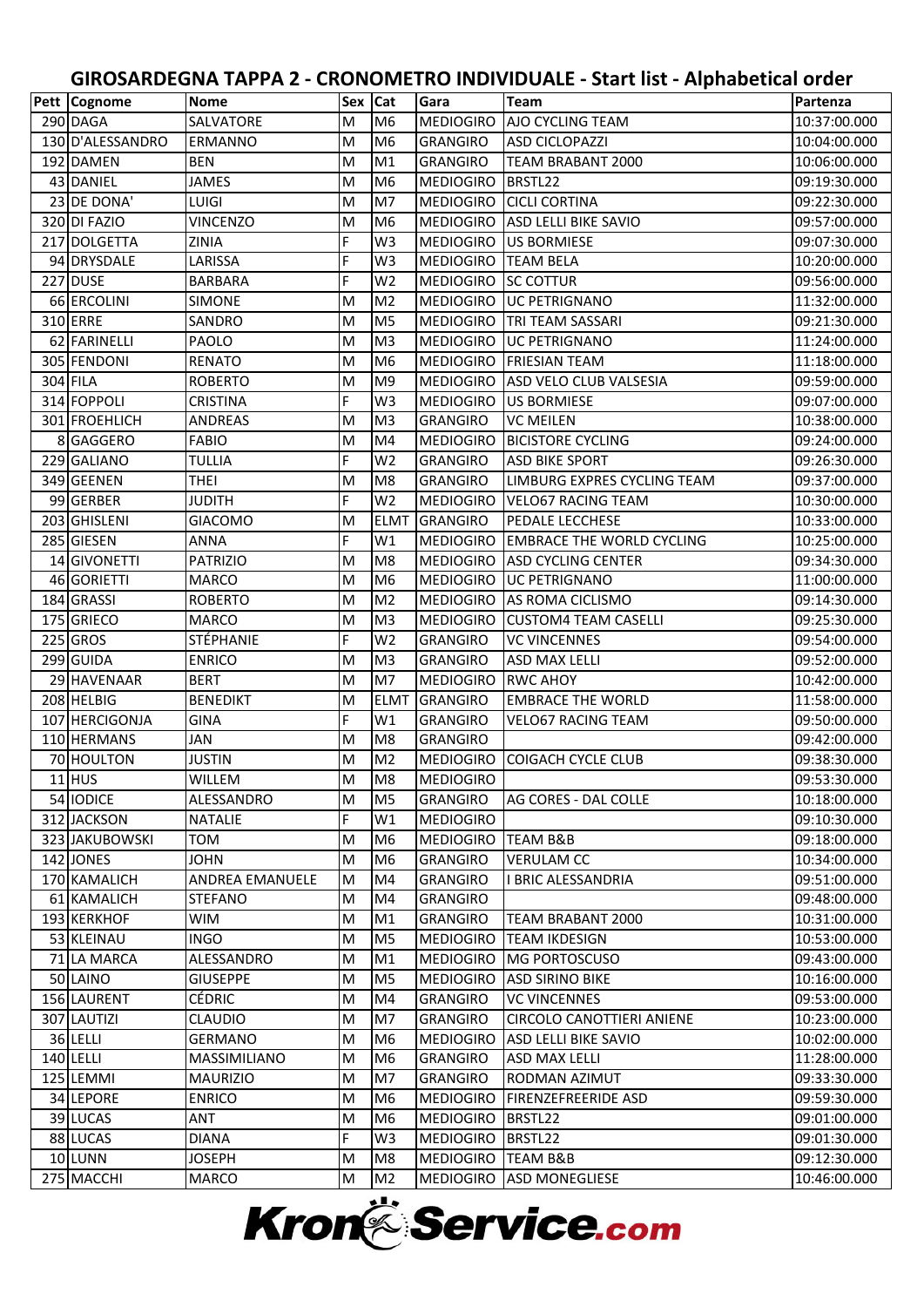| M<br><b>MEDIOGIRO</b><br>67 MADEDDU<br><b>MARCO</b><br>M <sub>2</sub><br><b>MG PORTOSCUSO</b><br>09:50:30.000<br>16 MAGLIANESI<br><b>MARIO</b><br>M<br>M <sub>8</sub><br><b>MEDIOGIRO</b><br><b>ASD XTREME BIKE TEAM</b><br>09:29:00.000<br>114 MAGNALDI<br><b>FULVIO</b><br>M<br>M <sub>8</sub><br>PPR CYCLING TEAM<br>10:51:00.000<br><b>GRANGIRO</b><br>M<br>152 MANCA<br>M <sub>5</sub><br><b>ASD MAX LELLI</b><br><b>SERGIO</b><br><b>GRANGIRO</b><br>09:35:30.000<br>F<br>100 MARENZI<br><b>MARIA LUISA</b><br>W <sub>2</sub><br><b>MEDIOGIRO</b><br><b>MTRAINING LAB</b><br>09:15:30.000<br>276 MARIOTTI<br>M<br><b>ENTENTE CYCLISTE DE WALLONIE</b><br>ELISEO-MARIO<br>M <sub>8</sub><br><b>MEDIOGIRO</b><br>10:15:00.000<br>20 MASCHI<br>M<br>M7<br><b>MEDIOGIRO</b><br><b>CYCLING FOR ALL</b><br>09:11:30.000<br><b>FAUSTO</b><br>26 MAZZONI<br><b>MARCO</b><br>M<br>M <sub>7</sub><br><b>MEDIOGIRO</b><br><b>SC RUBIERESE</b><br>09:22:00.000<br>27 MAZZONI<br>M<br>M7<br><b>MEDIOGIRO</b><br><b>ASD G.FAENZA TEAM</b><br><b>MAURIZIO</b><br>09:13:00.000<br>M<br>M <sub>1</sub><br>197 MAZZUCHELLI<br><b>FEDERICO</b><br><b>GRANGIRO</b><br><b>ASD MARE E MONTI</b><br>09:35:00.000<br>M<br>77 MONA<br>M <sub>1</sub><br><b>TEAM BICISTORE</b><br>11:52:00.000<br>LEONARDO<br><b>MEDIOGIRO</b><br>177 MONACO<br>M<br>M <sub>3</sub><br><b>MEDIOGIRO</b><br><b>PAOLO</b><br>NEW TEAM A.S.D.<br>09:32:30.000<br>F<br>214 MOONEN<br>W <sub>3</sub><br><b>KARINA</b><br><b>GRANGIRO</b><br>09:44:30.000<br>59 MORANDI<br>LORENZO<br>M<br>M4<br><b>MEDIOGIRO</b><br><b>BICI TEAM FRANCY</b><br>09:40:30.000<br>144 MURADOR<br><b>ANDREA</b><br>M<br>M <sub>5</sub><br><b>GRANGIRO</b><br><b>VIGOR CYCLING TEAM</b><br>09:58:30.000<br>213 NASTASI<br><b>ELMT</b><br><b>GRANGIRO</b><br><b>PATRICK</b><br>M<br><b>TEAM BIOMOTO</b><br>11:46:00.000<br>F<br>W <sub>3</sub><br>220 NASUTI<br>ANGELA<br><b>MEDIOGIRO</b><br><b>ASD CICLOPAZZI</b><br>09:17:00.000<br>M<br>M <sub>6</sub><br>133 NATTKE<br><b>KARSTEN</b><br><b>MEDIOGIRO</b><br><b>FRAU INES TAUCHNITZ</b><br>09:19:00.000<br>F<br>89 NICOSIA<br>W <sub>3</sub><br><b>MEDIOGIRO</b><br><b>FLAMINGO'S ROADS</b><br><b>ELISABETTA</b><br>09:04:00.000<br>146 NINARELLO<br><b>FLANDRES LOVE</b><br>CARMELO LEONARDO<br>ΙM<br>M <sub>5</sub><br><b>GRANGIRO</b><br>10:41:00.000<br>51 PACIFICI<br><b>MEDIOGIRO</b><br>FABIO<br>M<br>M <sub>5</sub><br><b>MTRAININGLAB</b><br>09:20:30.000<br>M<br>12 PALVETTI<br>SALVATORE<br>M <sub>8</sub><br><b>MEDIOGIRO</b><br><b>ASD BOLLINO TEAM</b><br>09:51:30.000<br>317 PANELLA<br>M<br>M <sub>5</sub><br><b>GRANGIRO</b><br><b>ASD BIKE SHOP TEAM</b><br>10:00:00.000<br>LEONARDO<br>M <sub>2</sub><br>PRO CYCLE CAFE MALLO<br>187 PARNELL<br><b>TOBY</b><br>M<br><b>GRANGIRO</b><br>10:57:00.000<br>303 PARRI<br>M<br>M <sub>5</sub><br>11:14:00.000<br>ANDREA<br><b>MEDIOGIRO</b><br><b>TEAM DEL CAPITANO</b><br>111 PATYCHUK<br><b>GREGORY</b><br>M<br>M <sub>8</sub><br><b>MEDIOGIRO</b><br><b>TEAM B&amp;B</b><br>09:48:30.000<br>F<br>221 PEDRANZINI<br>W <sub>3</sub><br><b>ROBERTA</b><br><b>MEDIOGIRO</b><br><b>US BORMIESE</b><br>09:06:00.000<br>5 PEGORARO<br>M<br>M <sub>9</sub><br><b>MEDIOGIRO</b><br><b>TEZZE ARZIGNANO</b><br>09:52:30.000<br><b>ANTONIO</b><br>198 PEREGO<br><b>NICOLÒ</b><br>M<br>M <sub>1</sub><br><b>GRANGIRO</b><br>ALTA VALTELLINA BIKE<br>10:32:00.000<br>120 PERER<br><b>MASSIMO</b><br>M<br>M7<br><b>GRANGIRO</b><br>09:38:00.000<br><b>ASD PEDALE FELTRINO</b><br>15 PERSICO<br><b>FRANCESCO</b><br>M<br>M <sub>8</sub><br><b>MEDIOGIRO</b><br>09:47:30.000<br>158 PESCOSTA<br>M<br>M4<br><b>GRANGIRO</b><br>RODES VAL BADIA RAIFEISEN<br>09:43:30.000<br>WERNER<br>M4<br>168 PETRILLO<br><b>STEFANO</b><br>M<br><b>GRANGIRO</b><br>ASD MA.AN.RT<br>10:26:00.000<br>24 PFEIL<br>M<br><b>MICHAEL</b><br>M7<br><b>MEDIOGIRO</b><br>09:54:30.000<br><b>RV BLITZ SPICH</b><br>311 PINNA<br>M<br>M <sub>5</sub><br>MEDIOGIRO TRI TEAM SASSARI<br>09:21:00.000<br><b>GIOVANNINO</b><br>319 PISONI<br>M<br><b>DANILO</b><br>M4<br>MEDIOGIRO ALGHERO BIKE<br>09:14:00.000<br>112 PIZZEGHELLO<br><b>FLAVIO</b><br>M<br>M <sub>8</sub><br><b>GRANGIRO</b><br>A.S.D.Q. CASALSERUGO<br>09:55:00.000<br>163 PODESTA'<br>M4<br><b>GRANGIRO</b><br>10:59:00.000<br>MATTEO<br>M<br><b>TEAM PROMOTECH</b><br>21 POLI<br>M<br>M7<br><b>ROSARIO</b><br><b>GRANGIRO</b><br><b>CUS PROPATRIA MILANO</b><br>09:30:30.000<br>3 POLIDO<br>M<br>M <sub>9</sub><br><b>MEDIOGIRO</b><br>ASD GSC CAMPAGNOLESE<br><b>PATRIZIO</b><br>09:05:30.000<br>F<br>86 POLKEHN<br><b>MEDIOGIRO</b><br><b>KERSTIN</b><br>W <sub>3</sub><br>WATT IS LOVE BERLIN<br>09:26:00.000<br>345 PORCU<br><b>GRANGIRO</b><br><b>ALGHERO BIKE</b><br>10:03:00.000<br><b>FRANCESCO</b><br>M<br>M <sub>2</sub><br>31 PRANDO<br><b>ALBERTO</b><br>M<br>M7<br><b>MEDIOGIRO</b><br><b>MYG TEAM - VERCELLI</b><br>09:36:30.000<br>F<br>216 PRATI<br><b>MARIA CRISTINA</b><br><b>MEDIOGIRO</b><br>TEAM DEL CAPITANO<br>10:27:00.000<br>W <sub>3</sub><br>F<br>306 PRATO<br><b>GRANGIRO</b><br><b>TEAM MENTECORPO</b><br><b>ANNALISA</b><br>W1<br>10:47:00.000<br>190 PURBROOK<br>M<br>M1<br><b>GRANGIRO</b><br>11:54:00.000<br><b>BARNABAS</b><br><b>SIGMA SPORTS</b><br>57 PYKETT<br>M<br>M <sub>5</sub><br>OLIVER<br><b>MEDIOGIRO</b><br>BRSTL22<br>09:09:00.000<br>183 RADEMACHER<br><b>MICHAEL</b><br>M<br>M <sub>2</sub><br>09:57:30.000<br><b>GRANGIRO</b><br>169 RANSY<br>M<br>M4<br><b>GRANGIRO</b><br>11:12:00.000<br>SIGI<br>119 REINDERS<br>09:55:30.000<br>JOS<br>M<br>M7<br><b>GRANGIRO</b><br>F<br>224 RICHTER<br><b>HOLLY</b><br>W <sub>2</sub><br><b>GRANGIRO</b><br>PACO TORA<br>09:46:30.000<br>76 RIGHETTI<br><b>UC PETRIGNANO</b><br><b>FEDERICO</b><br>M<br>M1<br><b>MEDIOGIRO</b><br>11:20:00.000<br>129 RIPAMONTI<br>M<br>M <sub>6</sub><br><b>GRANGIRO</b><br><b>MARCO</b><br><b>CUS PROPATRIA MILANO TRIATHLON ASD</b><br>09:28:30.000<br>25 ROCCA | Pett   Cognome | <b>Nome</b>    | Sex Cat |    | Gara             | <b>Team</b>                 | Partenza     |
|------------------------------------------------------------------------------------------------------------------------------------------------------------------------------------------------------------------------------------------------------------------------------------------------------------------------------------------------------------------------------------------------------------------------------------------------------------------------------------------------------------------------------------------------------------------------------------------------------------------------------------------------------------------------------------------------------------------------------------------------------------------------------------------------------------------------------------------------------------------------------------------------------------------------------------------------------------------------------------------------------------------------------------------------------------------------------------------------------------------------------------------------------------------------------------------------------------------------------------------------------------------------------------------------------------------------------------------------------------------------------------------------------------------------------------------------------------------------------------------------------------------------------------------------------------------------------------------------------------------------------------------------------------------------------------------------------------------------------------------------------------------------------------------------------------------------------------------------------------------------------------------------------------------------------------------------------------------------------------------------------------------------------------------------------------------------------------------------------------------------------------------------------------------------------------------------------------------------------------------------------------------------------------------------------------------------------------------------------------------------------------------------------------------------------------------------------------------------------------------------------------------------------------------------------------------------------------------------------------------------------------------------------------------------------------------------------------------------------------------------------------------------------------------------------------------------------------------------------------------------------------------------------------------------------------------------------------------------------------------------------------------------------------------------------------------------------------------------------------------------------------------------------------------------------------------------------------------------------------------------------------------------------------------------------------------------------------------------------------------------------------------------------------------------------------------------------------------------------------------------------------------------------------------------------------------------------------------------------------------------------------------------------------------------------------------------------------------------------------------------------------------------------------------------------------------------------------------------------------------------------------------------------------------------------------------------------------------------------------------------------------------------------------------------------------------------------------------------------------------------------------------------------------------------------------------------------------------------------------------------------------------------------------------------------------------------------------------------------------------------------------------------------------------------------------------------------------------------------------------------------------------------------------------------------------------------------------------------------------------------------------------------------------------------------------------------------------------------------------------------------------------------------------------------------------------------------------------------------------------------------------------------------------------------------------------------------------------------------------------------------------------------------------------------------------------------------------------------------------------------------------------------------------------------------------------------------------------------------------------------------------------------------------------------------------------------------------------------------------------------------------------------------------------------------------------------------------------------------------------------------------------------------------------------------------------------------------------------------------------------------------------------------------------------------------------------------------------------------------------------------------------------------------------------------------------------------------------------------------------------------------------------------------------------------------------------------------------------|----------------|----------------|---------|----|------------------|-----------------------------|--------------|
|                                                                                                                                                                                                                                                                                                                                                                                                                                                                                                                                                                                                                                                                                                                                                                                                                                                                                                                                                                                                                                                                                                                                                                                                                                                                                                                                                                                                                                                                                                                                                                                                                                                                                                                                                                                                                                                                                                                                                                                                                                                                                                                                                                                                                                                                                                                                                                                                                                                                                                                                                                                                                                                                                                                                                                                                                                                                                                                                                                                                                                                                                                                                                                                                                                                                                                                                                                                                                                                                                                                                                                                                                                                                                                                                                                                                                                                                                                                                                                                                                                                                                                                                                                                                                                                                                                                                                                                                                                                                                                                                                                                                                                                                                                                                                                                                                                                                                                                                                                                                                                                                                                                                                                                                                                                                                                                                                                                                                                                                                                                                                                                                                                                                                                                                                                                                                                                                                                                                                                        |                |                |         |    |                  |                             |              |
|                                                                                                                                                                                                                                                                                                                                                                                                                                                                                                                                                                                                                                                                                                                                                                                                                                                                                                                                                                                                                                                                                                                                                                                                                                                                                                                                                                                                                                                                                                                                                                                                                                                                                                                                                                                                                                                                                                                                                                                                                                                                                                                                                                                                                                                                                                                                                                                                                                                                                                                                                                                                                                                                                                                                                                                                                                                                                                                                                                                                                                                                                                                                                                                                                                                                                                                                                                                                                                                                                                                                                                                                                                                                                                                                                                                                                                                                                                                                                                                                                                                                                                                                                                                                                                                                                                                                                                                                                                                                                                                                                                                                                                                                                                                                                                                                                                                                                                                                                                                                                                                                                                                                                                                                                                                                                                                                                                                                                                                                                                                                                                                                                                                                                                                                                                                                                                                                                                                                                                        |                |                |         |    |                  |                             |              |
|                                                                                                                                                                                                                                                                                                                                                                                                                                                                                                                                                                                                                                                                                                                                                                                                                                                                                                                                                                                                                                                                                                                                                                                                                                                                                                                                                                                                                                                                                                                                                                                                                                                                                                                                                                                                                                                                                                                                                                                                                                                                                                                                                                                                                                                                                                                                                                                                                                                                                                                                                                                                                                                                                                                                                                                                                                                                                                                                                                                                                                                                                                                                                                                                                                                                                                                                                                                                                                                                                                                                                                                                                                                                                                                                                                                                                                                                                                                                                                                                                                                                                                                                                                                                                                                                                                                                                                                                                                                                                                                                                                                                                                                                                                                                                                                                                                                                                                                                                                                                                                                                                                                                                                                                                                                                                                                                                                                                                                                                                                                                                                                                                                                                                                                                                                                                                                                                                                                                                                        |                |                |         |    |                  |                             |              |
|                                                                                                                                                                                                                                                                                                                                                                                                                                                                                                                                                                                                                                                                                                                                                                                                                                                                                                                                                                                                                                                                                                                                                                                                                                                                                                                                                                                                                                                                                                                                                                                                                                                                                                                                                                                                                                                                                                                                                                                                                                                                                                                                                                                                                                                                                                                                                                                                                                                                                                                                                                                                                                                                                                                                                                                                                                                                                                                                                                                                                                                                                                                                                                                                                                                                                                                                                                                                                                                                                                                                                                                                                                                                                                                                                                                                                                                                                                                                                                                                                                                                                                                                                                                                                                                                                                                                                                                                                                                                                                                                                                                                                                                                                                                                                                                                                                                                                                                                                                                                                                                                                                                                                                                                                                                                                                                                                                                                                                                                                                                                                                                                                                                                                                                                                                                                                                                                                                                                                                        |                |                |         |    |                  |                             |              |
|                                                                                                                                                                                                                                                                                                                                                                                                                                                                                                                                                                                                                                                                                                                                                                                                                                                                                                                                                                                                                                                                                                                                                                                                                                                                                                                                                                                                                                                                                                                                                                                                                                                                                                                                                                                                                                                                                                                                                                                                                                                                                                                                                                                                                                                                                                                                                                                                                                                                                                                                                                                                                                                                                                                                                                                                                                                                                                                                                                                                                                                                                                                                                                                                                                                                                                                                                                                                                                                                                                                                                                                                                                                                                                                                                                                                                                                                                                                                                                                                                                                                                                                                                                                                                                                                                                                                                                                                                                                                                                                                                                                                                                                                                                                                                                                                                                                                                                                                                                                                                                                                                                                                                                                                                                                                                                                                                                                                                                                                                                                                                                                                                                                                                                                                                                                                                                                                                                                                                                        |                |                |         |    |                  |                             |              |
|                                                                                                                                                                                                                                                                                                                                                                                                                                                                                                                                                                                                                                                                                                                                                                                                                                                                                                                                                                                                                                                                                                                                                                                                                                                                                                                                                                                                                                                                                                                                                                                                                                                                                                                                                                                                                                                                                                                                                                                                                                                                                                                                                                                                                                                                                                                                                                                                                                                                                                                                                                                                                                                                                                                                                                                                                                                                                                                                                                                                                                                                                                                                                                                                                                                                                                                                                                                                                                                                                                                                                                                                                                                                                                                                                                                                                                                                                                                                                                                                                                                                                                                                                                                                                                                                                                                                                                                                                                                                                                                                                                                                                                                                                                                                                                                                                                                                                                                                                                                                                                                                                                                                                                                                                                                                                                                                                                                                                                                                                                                                                                                                                                                                                                                                                                                                                                                                                                                                                                        |                |                |         |    |                  |                             |              |
|                                                                                                                                                                                                                                                                                                                                                                                                                                                                                                                                                                                                                                                                                                                                                                                                                                                                                                                                                                                                                                                                                                                                                                                                                                                                                                                                                                                                                                                                                                                                                                                                                                                                                                                                                                                                                                                                                                                                                                                                                                                                                                                                                                                                                                                                                                                                                                                                                                                                                                                                                                                                                                                                                                                                                                                                                                                                                                                                                                                                                                                                                                                                                                                                                                                                                                                                                                                                                                                                                                                                                                                                                                                                                                                                                                                                                                                                                                                                                                                                                                                                                                                                                                                                                                                                                                                                                                                                                                                                                                                                                                                                                                                                                                                                                                                                                                                                                                                                                                                                                                                                                                                                                                                                                                                                                                                                                                                                                                                                                                                                                                                                                                                                                                                                                                                                                                                                                                                                                                        |                |                |         |    |                  |                             |              |
|                                                                                                                                                                                                                                                                                                                                                                                                                                                                                                                                                                                                                                                                                                                                                                                                                                                                                                                                                                                                                                                                                                                                                                                                                                                                                                                                                                                                                                                                                                                                                                                                                                                                                                                                                                                                                                                                                                                                                                                                                                                                                                                                                                                                                                                                                                                                                                                                                                                                                                                                                                                                                                                                                                                                                                                                                                                                                                                                                                                                                                                                                                                                                                                                                                                                                                                                                                                                                                                                                                                                                                                                                                                                                                                                                                                                                                                                                                                                                                                                                                                                                                                                                                                                                                                                                                                                                                                                                                                                                                                                                                                                                                                                                                                                                                                                                                                                                                                                                                                                                                                                                                                                                                                                                                                                                                                                                                                                                                                                                                                                                                                                                                                                                                                                                                                                                                                                                                                                                                        |                |                |         |    |                  |                             |              |
|                                                                                                                                                                                                                                                                                                                                                                                                                                                                                                                                                                                                                                                                                                                                                                                                                                                                                                                                                                                                                                                                                                                                                                                                                                                                                                                                                                                                                                                                                                                                                                                                                                                                                                                                                                                                                                                                                                                                                                                                                                                                                                                                                                                                                                                                                                                                                                                                                                                                                                                                                                                                                                                                                                                                                                                                                                                                                                                                                                                                                                                                                                                                                                                                                                                                                                                                                                                                                                                                                                                                                                                                                                                                                                                                                                                                                                                                                                                                                                                                                                                                                                                                                                                                                                                                                                                                                                                                                                                                                                                                                                                                                                                                                                                                                                                                                                                                                                                                                                                                                                                                                                                                                                                                                                                                                                                                                                                                                                                                                                                                                                                                                                                                                                                                                                                                                                                                                                                                                                        |                |                |         |    |                  |                             |              |
|                                                                                                                                                                                                                                                                                                                                                                                                                                                                                                                                                                                                                                                                                                                                                                                                                                                                                                                                                                                                                                                                                                                                                                                                                                                                                                                                                                                                                                                                                                                                                                                                                                                                                                                                                                                                                                                                                                                                                                                                                                                                                                                                                                                                                                                                                                                                                                                                                                                                                                                                                                                                                                                                                                                                                                                                                                                                                                                                                                                                                                                                                                                                                                                                                                                                                                                                                                                                                                                                                                                                                                                                                                                                                                                                                                                                                                                                                                                                                                                                                                                                                                                                                                                                                                                                                                                                                                                                                                                                                                                                                                                                                                                                                                                                                                                                                                                                                                                                                                                                                                                                                                                                                                                                                                                                                                                                                                                                                                                                                                                                                                                                                                                                                                                                                                                                                                                                                                                                                                        |                |                |         |    |                  |                             |              |
|                                                                                                                                                                                                                                                                                                                                                                                                                                                                                                                                                                                                                                                                                                                                                                                                                                                                                                                                                                                                                                                                                                                                                                                                                                                                                                                                                                                                                                                                                                                                                                                                                                                                                                                                                                                                                                                                                                                                                                                                                                                                                                                                                                                                                                                                                                                                                                                                                                                                                                                                                                                                                                                                                                                                                                                                                                                                                                                                                                                                                                                                                                                                                                                                                                                                                                                                                                                                                                                                                                                                                                                                                                                                                                                                                                                                                                                                                                                                                                                                                                                                                                                                                                                                                                                                                                                                                                                                                                                                                                                                                                                                                                                                                                                                                                                                                                                                                                                                                                                                                                                                                                                                                                                                                                                                                                                                                                                                                                                                                                                                                                                                                                                                                                                                                                                                                                                                                                                                                                        |                |                |         |    |                  |                             |              |
|                                                                                                                                                                                                                                                                                                                                                                                                                                                                                                                                                                                                                                                                                                                                                                                                                                                                                                                                                                                                                                                                                                                                                                                                                                                                                                                                                                                                                                                                                                                                                                                                                                                                                                                                                                                                                                                                                                                                                                                                                                                                                                                                                                                                                                                                                                                                                                                                                                                                                                                                                                                                                                                                                                                                                                                                                                                                                                                                                                                                                                                                                                                                                                                                                                                                                                                                                                                                                                                                                                                                                                                                                                                                                                                                                                                                                                                                                                                                                                                                                                                                                                                                                                                                                                                                                                                                                                                                                                                                                                                                                                                                                                                                                                                                                                                                                                                                                                                                                                                                                                                                                                                                                                                                                                                                                                                                                                                                                                                                                                                                                                                                                                                                                                                                                                                                                                                                                                                                                                        |                |                |         |    |                  |                             |              |
|                                                                                                                                                                                                                                                                                                                                                                                                                                                                                                                                                                                                                                                                                                                                                                                                                                                                                                                                                                                                                                                                                                                                                                                                                                                                                                                                                                                                                                                                                                                                                                                                                                                                                                                                                                                                                                                                                                                                                                                                                                                                                                                                                                                                                                                                                                                                                                                                                                                                                                                                                                                                                                                                                                                                                                                                                                                                                                                                                                                                                                                                                                                                                                                                                                                                                                                                                                                                                                                                                                                                                                                                                                                                                                                                                                                                                                                                                                                                                                                                                                                                                                                                                                                                                                                                                                                                                                                                                                                                                                                                                                                                                                                                                                                                                                                                                                                                                                                                                                                                                                                                                                                                                                                                                                                                                                                                                                                                                                                                                                                                                                                                                                                                                                                                                                                                                                                                                                                                                                        |                |                |         |    |                  |                             |              |
|                                                                                                                                                                                                                                                                                                                                                                                                                                                                                                                                                                                                                                                                                                                                                                                                                                                                                                                                                                                                                                                                                                                                                                                                                                                                                                                                                                                                                                                                                                                                                                                                                                                                                                                                                                                                                                                                                                                                                                                                                                                                                                                                                                                                                                                                                                                                                                                                                                                                                                                                                                                                                                                                                                                                                                                                                                                                                                                                                                                                                                                                                                                                                                                                                                                                                                                                                                                                                                                                                                                                                                                                                                                                                                                                                                                                                                                                                                                                                                                                                                                                                                                                                                                                                                                                                                                                                                                                                                                                                                                                                                                                                                                                                                                                                                                                                                                                                                                                                                                                                                                                                                                                                                                                                                                                                                                                                                                                                                                                                                                                                                                                                                                                                                                                                                                                                                                                                                                                                                        |                |                |         |    |                  |                             |              |
|                                                                                                                                                                                                                                                                                                                                                                                                                                                                                                                                                                                                                                                                                                                                                                                                                                                                                                                                                                                                                                                                                                                                                                                                                                                                                                                                                                                                                                                                                                                                                                                                                                                                                                                                                                                                                                                                                                                                                                                                                                                                                                                                                                                                                                                                                                                                                                                                                                                                                                                                                                                                                                                                                                                                                                                                                                                                                                                                                                                                                                                                                                                                                                                                                                                                                                                                                                                                                                                                                                                                                                                                                                                                                                                                                                                                                                                                                                                                                                                                                                                                                                                                                                                                                                                                                                                                                                                                                                                                                                                                                                                                                                                                                                                                                                                                                                                                                                                                                                                                                                                                                                                                                                                                                                                                                                                                                                                                                                                                                                                                                                                                                                                                                                                                                                                                                                                                                                                                                                        |                |                |         |    |                  |                             |              |
|                                                                                                                                                                                                                                                                                                                                                                                                                                                                                                                                                                                                                                                                                                                                                                                                                                                                                                                                                                                                                                                                                                                                                                                                                                                                                                                                                                                                                                                                                                                                                                                                                                                                                                                                                                                                                                                                                                                                                                                                                                                                                                                                                                                                                                                                                                                                                                                                                                                                                                                                                                                                                                                                                                                                                                                                                                                                                                                                                                                                                                                                                                                                                                                                                                                                                                                                                                                                                                                                                                                                                                                                                                                                                                                                                                                                                                                                                                                                                                                                                                                                                                                                                                                                                                                                                                                                                                                                                                                                                                                                                                                                                                                                                                                                                                                                                                                                                                                                                                                                                                                                                                                                                                                                                                                                                                                                                                                                                                                                                                                                                                                                                                                                                                                                                                                                                                                                                                                                                                        |                |                |         |    |                  |                             |              |
|                                                                                                                                                                                                                                                                                                                                                                                                                                                                                                                                                                                                                                                                                                                                                                                                                                                                                                                                                                                                                                                                                                                                                                                                                                                                                                                                                                                                                                                                                                                                                                                                                                                                                                                                                                                                                                                                                                                                                                                                                                                                                                                                                                                                                                                                                                                                                                                                                                                                                                                                                                                                                                                                                                                                                                                                                                                                                                                                                                                                                                                                                                                                                                                                                                                                                                                                                                                                                                                                                                                                                                                                                                                                                                                                                                                                                                                                                                                                                                                                                                                                                                                                                                                                                                                                                                                                                                                                                                                                                                                                                                                                                                                                                                                                                                                                                                                                                                                                                                                                                                                                                                                                                                                                                                                                                                                                                                                                                                                                                                                                                                                                                                                                                                                                                                                                                                                                                                                                                                        |                |                |         |    |                  |                             |              |
|                                                                                                                                                                                                                                                                                                                                                                                                                                                                                                                                                                                                                                                                                                                                                                                                                                                                                                                                                                                                                                                                                                                                                                                                                                                                                                                                                                                                                                                                                                                                                                                                                                                                                                                                                                                                                                                                                                                                                                                                                                                                                                                                                                                                                                                                                                                                                                                                                                                                                                                                                                                                                                                                                                                                                                                                                                                                                                                                                                                                                                                                                                                                                                                                                                                                                                                                                                                                                                                                                                                                                                                                                                                                                                                                                                                                                                                                                                                                                                                                                                                                                                                                                                                                                                                                                                                                                                                                                                                                                                                                                                                                                                                                                                                                                                                                                                                                                                                                                                                                                                                                                                                                                                                                                                                                                                                                                                                                                                                                                                                                                                                                                                                                                                                                                                                                                                                                                                                                                                        |                |                |         |    |                  |                             |              |
|                                                                                                                                                                                                                                                                                                                                                                                                                                                                                                                                                                                                                                                                                                                                                                                                                                                                                                                                                                                                                                                                                                                                                                                                                                                                                                                                                                                                                                                                                                                                                                                                                                                                                                                                                                                                                                                                                                                                                                                                                                                                                                                                                                                                                                                                                                                                                                                                                                                                                                                                                                                                                                                                                                                                                                                                                                                                                                                                                                                                                                                                                                                                                                                                                                                                                                                                                                                                                                                                                                                                                                                                                                                                                                                                                                                                                                                                                                                                                                                                                                                                                                                                                                                                                                                                                                                                                                                                                                                                                                                                                                                                                                                                                                                                                                                                                                                                                                                                                                                                                                                                                                                                                                                                                                                                                                                                                                                                                                                                                                                                                                                                                                                                                                                                                                                                                                                                                                                                                                        |                |                |         |    |                  |                             |              |
|                                                                                                                                                                                                                                                                                                                                                                                                                                                                                                                                                                                                                                                                                                                                                                                                                                                                                                                                                                                                                                                                                                                                                                                                                                                                                                                                                                                                                                                                                                                                                                                                                                                                                                                                                                                                                                                                                                                                                                                                                                                                                                                                                                                                                                                                                                                                                                                                                                                                                                                                                                                                                                                                                                                                                                                                                                                                                                                                                                                                                                                                                                                                                                                                                                                                                                                                                                                                                                                                                                                                                                                                                                                                                                                                                                                                                                                                                                                                                                                                                                                                                                                                                                                                                                                                                                                                                                                                                                                                                                                                                                                                                                                                                                                                                                                                                                                                                                                                                                                                                                                                                                                                                                                                                                                                                                                                                                                                                                                                                                                                                                                                                                                                                                                                                                                                                                                                                                                                                                        |                |                |         |    |                  |                             |              |
|                                                                                                                                                                                                                                                                                                                                                                                                                                                                                                                                                                                                                                                                                                                                                                                                                                                                                                                                                                                                                                                                                                                                                                                                                                                                                                                                                                                                                                                                                                                                                                                                                                                                                                                                                                                                                                                                                                                                                                                                                                                                                                                                                                                                                                                                                                                                                                                                                                                                                                                                                                                                                                                                                                                                                                                                                                                                                                                                                                                                                                                                                                                                                                                                                                                                                                                                                                                                                                                                                                                                                                                                                                                                                                                                                                                                                                                                                                                                                                                                                                                                                                                                                                                                                                                                                                                                                                                                                                                                                                                                                                                                                                                                                                                                                                                                                                                                                                                                                                                                                                                                                                                                                                                                                                                                                                                                                                                                                                                                                                                                                                                                                                                                                                                                                                                                                                                                                                                                                                        |                |                |         |    |                  |                             |              |
|                                                                                                                                                                                                                                                                                                                                                                                                                                                                                                                                                                                                                                                                                                                                                                                                                                                                                                                                                                                                                                                                                                                                                                                                                                                                                                                                                                                                                                                                                                                                                                                                                                                                                                                                                                                                                                                                                                                                                                                                                                                                                                                                                                                                                                                                                                                                                                                                                                                                                                                                                                                                                                                                                                                                                                                                                                                                                                                                                                                                                                                                                                                                                                                                                                                                                                                                                                                                                                                                                                                                                                                                                                                                                                                                                                                                                                                                                                                                                                                                                                                                                                                                                                                                                                                                                                                                                                                                                                                                                                                                                                                                                                                                                                                                                                                                                                                                                                                                                                                                                                                                                                                                                                                                                                                                                                                                                                                                                                                                                                                                                                                                                                                                                                                                                                                                                                                                                                                                                                        |                |                |         |    |                  |                             |              |
|                                                                                                                                                                                                                                                                                                                                                                                                                                                                                                                                                                                                                                                                                                                                                                                                                                                                                                                                                                                                                                                                                                                                                                                                                                                                                                                                                                                                                                                                                                                                                                                                                                                                                                                                                                                                                                                                                                                                                                                                                                                                                                                                                                                                                                                                                                                                                                                                                                                                                                                                                                                                                                                                                                                                                                                                                                                                                                                                                                                                                                                                                                                                                                                                                                                                                                                                                                                                                                                                                                                                                                                                                                                                                                                                                                                                                                                                                                                                                                                                                                                                                                                                                                                                                                                                                                                                                                                                                                                                                                                                                                                                                                                                                                                                                                                                                                                                                                                                                                                                                                                                                                                                                                                                                                                                                                                                                                                                                                                                                                                                                                                                                                                                                                                                                                                                                                                                                                                                                                        |                |                |         |    |                  |                             |              |
|                                                                                                                                                                                                                                                                                                                                                                                                                                                                                                                                                                                                                                                                                                                                                                                                                                                                                                                                                                                                                                                                                                                                                                                                                                                                                                                                                                                                                                                                                                                                                                                                                                                                                                                                                                                                                                                                                                                                                                                                                                                                                                                                                                                                                                                                                                                                                                                                                                                                                                                                                                                                                                                                                                                                                                                                                                                                                                                                                                                                                                                                                                                                                                                                                                                                                                                                                                                                                                                                                                                                                                                                                                                                                                                                                                                                                                                                                                                                                                                                                                                                                                                                                                                                                                                                                                                                                                                                                                                                                                                                                                                                                                                                                                                                                                                                                                                                                                                                                                                                                                                                                                                                                                                                                                                                                                                                                                                                                                                                                                                                                                                                                                                                                                                                                                                                                                                                                                                                                                        |                |                |         |    |                  |                             |              |
|                                                                                                                                                                                                                                                                                                                                                                                                                                                                                                                                                                                                                                                                                                                                                                                                                                                                                                                                                                                                                                                                                                                                                                                                                                                                                                                                                                                                                                                                                                                                                                                                                                                                                                                                                                                                                                                                                                                                                                                                                                                                                                                                                                                                                                                                                                                                                                                                                                                                                                                                                                                                                                                                                                                                                                                                                                                                                                                                                                                                                                                                                                                                                                                                                                                                                                                                                                                                                                                                                                                                                                                                                                                                                                                                                                                                                                                                                                                                                                                                                                                                                                                                                                                                                                                                                                                                                                                                                                                                                                                                                                                                                                                                                                                                                                                                                                                                                                                                                                                                                                                                                                                                                                                                                                                                                                                                                                                                                                                                                                                                                                                                                                                                                                                                                                                                                                                                                                                                                                        |                |                |         |    |                  |                             |              |
|                                                                                                                                                                                                                                                                                                                                                                                                                                                                                                                                                                                                                                                                                                                                                                                                                                                                                                                                                                                                                                                                                                                                                                                                                                                                                                                                                                                                                                                                                                                                                                                                                                                                                                                                                                                                                                                                                                                                                                                                                                                                                                                                                                                                                                                                                                                                                                                                                                                                                                                                                                                                                                                                                                                                                                                                                                                                                                                                                                                                                                                                                                                                                                                                                                                                                                                                                                                                                                                                                                                                                                                                                                                                                                                                                                                                                                                                                                                                                                                                                                                                                                                                                                                                                                                                                                                                                                                                                                                                                                                                                                                                                                                                                                                                                                                                                                                                                                                                                                                                                                                                                                                                                                                                                                                                                                                                                                                                                                                                                                                                                                                                                                                                                                                                                                                                                                                                                                                                                                        |                |                |         |    |                  |                             |              |
|                                                                                                                                                                                                                                                                                                                                                                                                                                                                                                                                                                                                                                                                                                                                                                                                                                                                                                                                                                                                                                                                                                                                                                                                                                                                                                                                                                                                                                                                                                                                                                                                                                                                                                                                                                                                                                                                                                                                                                                                                                                                                                                                                                                                                                                                                                                                                                                                                                                                                                                                                                                                                                                                                                                                                                                                                                                                                                                                                                                                                                                                                                                                                                                                                                                                                                                                                                                                                                                                                                                                                                                                                                                                                                                                                                                                                                                                                                                                                                                                                                                                                                                                                                                                                                                                                                                                                                                                                                                                                                                                                                                                                                                                                                                                                                                                                                                                                                                                                                                                                                                                                                                                                                                                                                                                                                                                                                                                                                                                                                                                                                                                                                                                                                                                                                                                                                                                                                                                                                        |                |                |         |    |                  |                             |              |
|                                                                                                                                                                                                                                                                                                                                                                                                                                                                                                                                                                                                                                                                                                                                                                                                                                                                                                                                                                                                                                                                                                                                                                                                                                                                                                                                                                                                                                                                                                                                                                                                                                                                                                                                                                                                                                                                                                                                                                                                                                                                                                                                                                                                                                                                                                                                                                                                                                                                                                                                                                                                                                                                                                                                                                                                                                                                                                                                                                                                                                                                                                                                                                                                                                                                                                                                                                                                                                                                                                                                                                                                                                                                                                                                                                                                                                                                                                                                                                                                                                                                                                                                                                                                                                                                                                                                                                                                                                                                                                                                                                                                                                                                                                                                                                                                                                                                                                                                                                                                                                                                                                                                                                                                                                                                                                                                                                                                                                                                                                                                                                                                                                                                                                                                                                                                                                                                                                                                                                        |                |                |         |    |                  |                             |              |
|                                                                                                                                                                                                                                                                                                                                                                                                                                                                                                                                                                                                                                                                                                                                                                                                                                                                                                                                                                                                                                                                                                                                                                                                                                                                                                                                                                                                                                                                                                                                                                                                                                                                                                                                                                                                                                                                                                                                                                                                                                                                                                                                                                                                                                                                                                                                                                                                                                                                                                                                                                                                                                                                                                                                                                                                                                                                                                                                                                                                                                                                                                                                                                                                                                                                                                                                                                                                                                                                                                                                                                                                                                                                                                                                                                                                                                                                                                                                                                                                                                                                                                                                                                                                                                                                                                                                                                                                                                                                                                                                                                                                                                                                                                                                                                                                                                                                                                                                                                                                                                                                                                                                                                                                                                                                                                                                                                                                                                                                                                                                                                                                                                                                                                                                                                                                                                                                                                                                                                        |                |                |         |    |                  |                             |              |
|                                                                                                                                                                                                                                                                                                                                                                                                                                                                                                                                                                                                                                                                                                                                                                                                                                                                                                                                                                                                                                                                                                                                                                                                                                                                                                                                                                                                                                                                                                                                                                                                                                                                                                                                                                                                                                                                                                                                                                                                                                                                                                                                                                                                                                                                                                                                                                                                                                                                                                                                                                                                                                                                                                                                                                                                                                                                                                                                                                                                                                                                                                                                                                                                                                                                                                                                                                                                                                                                                                                                                                                                                                                                                                                                                                                                                                                                                                                                                                                                                                                                                                                                                                                                                                                                                                                                                                                                                                                                                                                                                                                                                                                                                                                                                                                                                                                                                                                                                                                                                                                                                                                                                                                                                                                                                                                                                                                                                                                                                                                                                                                                                                                                                                                                                                                                                                                                                                                                                                        |                |                |         |    |                  |                             |              |
|                                                                                                                                                                                                                                                                                                                                                                                                                                                                                                                                                                                                                                                                                                                                                                                                                                                                                                                                                                                                                                                                                                                                                                                                                                                                                                                                                                                                                                                                                                                                                                                                                                                                                                                                                                                                                                                                                                                                                                                                                                                                                                                                                                                                                                                                                                                                                                                                                                                                                                                                                                                                                                                                                                                                                                                                                                                                                                                                                                                                                                                                                                                                                                                                                                                                                                                                                                                                                                                                                                                                                                                                                                                                                                                                                                                                                                                                                                                                                                                                                                                                                                                                                                                                                                                                                                                                                                                                                                                                                                                                                                                                                                                                                                                                                                                                                                                                                                                                                                                                                                                                                                                                                                                                                                                                                                                                                                                                                                                                                                                                                                                                                                                                                                                                                                                                                                                                                                                                                                        |                |                |         |    |                  |                             |              |
|                                                                                                                                                                                                                                                                                                                                                                                                                                                                                                                                                                                                                                                                                                                                                                                                                                                                                                                                                                                                                                                                                                                                                                                                                                                                                                                                                                                                                                                                                                                                                                                                                                                                                                                                                                                                                                                                                                                                                                                                                                                                                                                                                                                                                                                                                                                                                                                                                                                                                                                                                                                                                                                                                                                                                                                                                                                                                                                                                                                                                                                                                                                                                                                                                                                                                                                                                                                                                                                                                                                                                                                                                                                                                                                                                                                                                                                                                                                                                                                                                                                                                                                                                                                                                                                                                                                                                                                                                                                                                                                                                                                                                                                                                                                                                                                                                                                                                                                                                                                                                                                                                                                                                                                                                                                                                                                                                                                                                                                                                                                                                                                                                                                                                                                                                                                                                                                                                                                                                                        |                |                |         |    |                  |                             |              |
|                                                                                                                                                                                                                                                                                                                                                                                                                                                                                                                                                                                                                                                                                                                                                                                                                                                                                                                                                                                                                                                                                                                                                                                                                                                                                                                                                                                                                                                                                                                                                                                                                                                                                                                                                                                                                                                                                                                                                                                                                                                                                                                                                                                                                                                                                                                                                                                                                                                                                                                                                                                                                                                                                                                                                                                                                                                                                                                                                                                                                                                                                                                                                                                                                                                                                                                                                                                                                                                                                                                                                                                                                                                                                                                                                                                                                                                                                                                                                                                                                                                                                                                                                                                                                                                                                                                                                                                                                                                                                                                                                                                                                                                                                                                                                                                                                                                                                                                                                                                                                                                                                                                                                                                                                                                                                                                                                                                                                                                                                                                                                                                                                                                                                                                                                                                                                                                                                                                                                                        |                |                |         |    |                  |                             |              |
|                                                                                                                                                                                                                                                                                                                                                                                                                                                                                                                                                                                                                                                                                                                                                                                                                                                                                                                                                                                                                                                                                                                                                                                                                                                                                                                                                                                                                                                                                                                                                                                                                                                                                                                                                                                                                                                                                                                                                                                                                                                                                                                                                                                                                                                                                                                                                                                                                                                                                                                                                                                                                                                                                                                                                                                                                                                                                                                                                                                                                                                                                                                                                                                                                                                                                                                                                                                                                                                                                                                                                                                                                                                                                                                                                                                                                                                                                                                                                                                                                                                                                                                                                                                                                                                                                                                                                                                                                                                                                                                                                                                                                                                                                                                                                                                                                                                                                                                                                                                                                                                                                                                                                                                                                                                                                                                                                                                                                                                                                                                                                                                                                                                                                                                                                                                                                                                                                                                                                                        |                |                |         |    |                  |                             |              |
|                                                                                                                                                                                                                                                                                                                                                                                                                                                                                                                                                                                                                                                                                                                                                                                                                                                                                                                                                                                                                                                                                                                                                                                                                                                                                                                                                                                                                                                                                                                                                                                                                                                                                                                                                                                                                                                                                                                                                                                                                                                                                                                                                                                                                                                                                                                                                                                                                                                                                                                                                                                                                                                                                                                                                                                                                                                                                                                                                                                                                                                                                                                                                                                                                                                                                                                                                                                                                                                                                                                                                                                                                                                                                                                                                                                                                                                                                                                                                                                                                                                                                                                                                                                                                                                                                                                                                                                                                                                                                                                                                                                                                                                                                                                                                                                                                                                                                                                                                                                                                                                                                                                                                                                                                                                                                                                                                                                                                                                                                                                                                                                                                                                                                                                                                                                                                                                                                                                                                                        |                |                |         |    |                  |                             |              |
|                                                                                                                                                                                                                                                                                                                                                                                                                                                                                                                                                                                                                                                                                                                                                                                                                                                                                                                                                                                                                                                                                                                                                                                                                                                                                                                                                                                                                                                                                                                                                                                                                                                                                                                                                                                                                                                                                                                                                                                                                                                                                                                                                                                                                                                                                                                                                                                                                                                                                                                                                                                                                                                                                                                                                                                                                                                                                                                                                                                                                                                                                                                                                                                                                                                                                                                                                                                                                                                                                                                                                                                                                                                                                                                                                                                                                                                                                                                                                                                                                                                                                                                                                                                                                                                                                                                                                                                                                                                                                                                                                                                                                                                                                                                                                                                                                                                                                                                                                                                                                                                                                                                                                                                                                                                                                                                                                                                                                                                                                                                                                                                                                                                                                                                                                                                                                                                                                                                                                                        |                |                |         |    |                  |                             |              |
|                                                                                                                                                                                                                                                                                                                                                                                                                                                                                                                                                                                                                                                                                                                                                                                                                                                                                                                                                                                                                                                                                                                                                                                                                                                                                                                                                                                                                                                                                                                                                                                                                                                                                                                                                                                                                                                                                                                                                                                                                                                                                                                                                                                                                                                                                                                                                                                                                                                                                                                                                                                                                                                                                                                                                                                                                                                                                                                                                                                                                                                                                                                                                                                                                                                                                                                                                                                                                                                                                                                                                                                                                                                                                                                                                                                                                                                                                                                                                                                                                                                                                                                                                                                                                                                                                                                                                                                                                                                                                                                                                                                                                                                                                                                                                                                                                                                                                                                                                                                                                                                                                                                                                                                                                                                                                                                                                                                                                                                                                                                                                                                                                                                                                                                                                                                                                                                                                                                                                                        |                |                |         |    |                  |                             |              |
|                                                                                                                                                                                                                                                                                                                                                                                                                                                                                                                                                                                                                                                                                                                                                                                                                                                                                                                                                                                                                                                                                                                                                                                                                                                                                                                                                                                                                                                                                                                                                                                                                                                                                                                                                                                                                                                                                                                                                                                                                                                                                                                                                                                                                                                                                                                                                                                                                                                                                                                                                                                                                                                                                                                                                                                                                                                                                                                                                                                                                                                                                                                                                                                                                                                                                                                                                                                                                                                                                                                                                                                                                                                                                                                                                                                                                                                                                                                                                                                                                                                                                                                                                                                                                                                                                                                                                                                                                                                                                                                                                                                                                                                                                                                                                                                                                                                                                                                                                                                                                                                                                                                                                                                                                                                                                                                                                                                                                                                                                                                                                                                                                                                                                                                                                                                                                                                                                                                                                                        |                |                |         |    |                  |                             |              |
|                                                                                                                                                                                                                                                                                                                                                                                                                                                                                                                                                                                                                                                                                                                                                                                                                                                                                                                                                                                                                                                                                                                                                                                                                                                                                                                                                                                                                                                                                                                                                                                                                                                                                                                                                                                                                                                                                                                                                                                                                                                                                                                                                                                                                                                                                                                                                                                                                                                                                                                                                                                                                                                                                                                                                                                                                                                                                                                                                                                                                                                                                                                                                                                                                                                                                                                                                                                                                                                                                                                                                                                                                                                                                                                                                                                                                                                                                                                                                                                                                                                                                                                                                                                                                                                                                                                                                                                                                                                                                                                                                                                                                                                                                                                                                                                                                                                                                                                                                                                                                                                                                                                                                                                                                                                                                                                                                                                                                                                                                                                                                                                                                                                                                                                                                                                                                                                                                                                                                                        |                |                |         |    |                  |                             |              |
|                                                                                                                                                                                                                                                                                                                                                                                                                                                                                                                                                                                                                                                                                                                                                                                                                                                                                                                                                                                                                                                                                                                                                                                                                                                                                                                                                                                                                                                                                                                                                                                                                                                                                                                                                                                                                                                                                                                                                                                                                                                                                                                                                                                                                                                                                                                                                                                                                                                                                                                                                                                                                                                                                                                                                                                                                                                                                                                                                                                                                                                                                                                                                                                                                                                                                                                                                                                                                                                                                                                                                                                                                                                                                                                                                                                                                                                                                                                                                                                                                                                                                                                                                                                                                                                                                                                                                                                                                                                                                                                                                                                                                                                                                                                                                                                                                                                                                                                                                                                                                                                                                                                                                                                                                                                                                                                                                                                                                                                                                                                                                                                                                                                                                                                                                                                                                                                                                                                                                                        |                |                |         |    |                  |                             |              |
|                                                                                                                                                                                                                                                                                                                                                                                                                                                                                                                                                                                                                                                                                                                                                                                                                                                                                                                                                                                                                                                                                                                                                                                                                                                                                                                                                                                                                                                                                                                                                                                                                                                                                                                                                                                                                                                                                                                                                                                                                                                                                                                                                                                                                                                                                                                                                                                                                                                                                                                                                                                                                                                                                                                                                                                                                                                                                                                                                                                                                                                                                                                                                                                                                                                                                                                                                                                                                                                                                                                                                                                                                                                                                                                                                                                                                                                                                                                                                                                                                                                                                                                                                                                                                                                                                                                                                                                                                                                                                                                                                                                                                                                                                                                                                                                                                                                                                                                                                                                                                                                                                                                                                                                                                                                                                                                                                                                                                                                                                                                                                                                                                                                                                                                                                                                                                                                                                                                                                                        |                |                |         |    |                  |                             |              |
|                                                                                                                                                                                                                                                                                                                                                                                                                                                                                                                                                                                                                                                                                                                                                                                                                                                                                                                                                                                                                                                                                                                                                                                                                                                                                                                                                                                                                                                                                                                                                                                                                                                                                                                                                                                                                                                                                                                                                                                                                                                                                                                                                                                                                                                                                                                                                                                                                                                                                                                                                                                                                                                                                                                                                                                                                                                                                                                                                                                                                                                                                                                                                                                                                                                                                                                                                                                                                                                                                                                                                                                                                                                                                                                                                                                                                                                                                                                                                                                                                                                                                                                                                                                                                                                                                                                                                                                                                                                                                                                                                                                                                                                                                                                                                                                                                                                                                                                                                                                                                                                                                                                                                                                                                                                                                                                                                                                                                                                                                                                                                                                                                                                                                                                                                                                                                                                                                                                                                                        |                |                |         |    |                  |                             |              |
|                                                                                                                                                                                                                                                                                                                                                                                                                                                                                                                                                                                                                                                                                                                                                                                                                                                                                                                                                                                                                                                                                                                                                                                                                                                                                                                                                                                                                                                                                                                                                                                                                                                                                                                                                                                                                                                                                                                                                                                                                                                                                                                                                                                                                                                                                                                                                                                                                                                                                                                                                                                                                                                                                                                                                                                                                                                                                                                                                                                                                                                                                                                                                                                                                                                                                                                                                                                                                                                                                                                                                                                                                                                                                                                                                                                                                                                                                                                                                                                                                                                                                                                                                                                                                                                                                                                                                                                                                                                                                                                                                                                                                                                                                                                                                                                                                                                                                                                                                                                                                                                                                                                                                                                                                                                                                                                                                                                                                                                                                                                                                                                                                                                                                                                                                                                                                                                                                                                                                                        |                |                |         |    |                  |                             |              |
|                                                                                                                                                                                                                                                                                                                                                                                                                                                                                                                                                                                                                                                                                                                                                                                                                                                                                                                                                                                                                                                                                                                                                                                                                                                                                                                                                                                                                                                                                                                                                                                                                                                                                                                                                                                                                                                                                                                                                                                                                                                                                                                                                                                                                                                                                                                                                                                                                                                                                                                                                                                                                                                                                                                                                                                                                                                                                                                                                                                                                                                                                                                                                                                                                                                                                                                                                                                                                                                                                                                                                                                                                                                                                                                                                                                                                                                                                                                                                                                                                                                                                                                                                                                                                                                                                                                                                                                                                                                                                                                                                                                                                                                                                                                                                                                                                                                                                                                                                                                                                                                                                                                                                                                                                                                                                                                                                                                                                                                                                                                                                                                                                                                                                                                                                                                                                                                                                                                                                                        |                |                |         |    |                  |                             |              |
|                                                                                                                                                                                                                                                                                                                                                                                                                                                                                                                                                                                                                                                                                                                                                                                                                                                                                                                                                                                                                                                                                                                                                                                                                                                                                                                                                                                                                                                                                                                                                                                                                                                                                                                                                                                                                                                                                                                                                                                                                                                                                                                                                                                                                                                                                                                                                                                                                                                                                                                                                                                                                                                                                                                                                                                                                                                                                                                                                                                                                                                                                                                                                                                                                                                                                                                                                                                                                                                                                                                                                                                                                                                                                                                                                                                                                                                                                                                                                                                                                                                                                                                                                                                                                                                                                                                                                                                                                                                                                                                                                                                                                                                                                                                                                                                                                                                                                                                                                                                                                                                                                                                                                                                                                                                                                                                                                                                                                                                                                                                                                                                                                                                                                                                                                                                                                                                                                                                                                                        |                |                |         |    |                  |                             |              |
|                                                                                                                                                                                                                                                                                                                                                                                                                                                                                                                                                                                                                                                                                                                                                                                                                                                                                                                                                                                                                                                                                                                                                                                                                                                                                                                                                                                                                                                                                                                                                                                                                                                                                                                                                                                                                                                                                                                                                                                                                                                                                                                                                                                                                                                                                                                                                                                                                                                                                                                                                                                                                                                                                                                                                                                                                                                                                                                                                                                                                                                                                                                                                                                                                                                                                                                                                                                                                                                                                                                                                                                                                                                                                                                                                                                                                                                                                                                                                                                                                                                                                                                                                                                                                                                                                                                                                                                                                                                                                                                                                                                                                                                                                                                                                                                                                                                                                                                                                                                                                                                                                                                                                                                                                                                                                                                                                                                                                                                                                                                                                                                                                                                                                                                                                                                                                                                                                                                                                                        |                |                |         |    |                  |                             |              |
|                                                                                                                                                                                                                                                                                                                                                                                                                                                                                                                                                                                                                                                                                                                                                                                                                                                                                                                                                                                                                                                                                                                                                                                                                                                                                                                                                                                                                                                                                                                                                                                                                                                                                                                                                                                                                                                                                                                                                                                                                                                                                                                                                                                                                                                                                                                                                                                                                                                                                                                                                                                                                                                                                                                                                                                                                                                                                                                                                                                                                                                                                                                                                                                                                                                                                                                                                                                                                                                                                                                                                                                                                                                                                                                                                                                                                                                                                                                                                                                                                                                                                                                                                                                                                                                                                                                                                                                                                                                                                                                                                                                                                                                                                                                                                                                                                                                                                                                                                                                                                                                                                                                                                                                                                                                                                                                                                                                                                                                                                                                                                                                                                                                                                                                                                                                                                                                                                                                                                                        |                |                |         |    |                  |                             |              |
|                                                                                                                                                                                                                                                                                                                                                                                                                                                                                                                                                                                                                                                                                                                                                                                                                                                                                                                                                                                                                                                                                                                                                                                                                                                                                                                                                                                                                                                                                                                                                                                                                                                                                                                                                                                                                                                                                                                                                                                                                                                                                                                                                                                                                                                                                                                                                                                                                                                                                                                                                                                                                                                                                                                                                                                                                                                                                                                                                                                                                                                                                                                                                                                                                                                                                                                                                                                                                                                                                                                                                                                                                                                                                                                                                                                                                                                                                                                                                                                                                                                                                                                                                                                                                                                                                                                                                                                                                                                                                                                                                                                                                                                                                                                                                                                                                                                                                                                                                                                                                                                                                                                                                                                                                                                                                                                                                                                                                                                                                                                                                                                                                                                                                                                                                                                                                                                                                                                                                                        |                |                |         |    |                  |                             |              |
|                                                                                                                                                                                                                                                                                                                                                                                                                                                                                                                                                                                                                                                                                                                                                                                                                                                                                                                                                                                                                                                                                                                                                                                                                                                                                                                                                                                                                                                                                                                                                                                                                                                                                                                                                                                                                                                                                                                                                                                                                                                                                                                                                                                                                                                                                                                                                                                                                                                                                                                                                                                                                                                                                                                                                                                                                                                                                                                                                                                                                                                                                                                                                                                                                                                                                                                                                                                                                                                                                                                                                                                                                                                                                                                                                                                                                                                                                                                                                                                                                                                                                                                                                                                                                                                                                                                                                                                                                                                                                                                                                                                                                                                                                                                                                                                                                                                                                                                                                                                                                                                                                                                                                                                                                                                                                                                                                                                                                                                                                                                                                                                                                                                                                                                                                                                                                                                                                                                                                                        |                |                |         |    |                  |                             |              |
|                                                                                                                                                                                                                                                                                                                                                                                                                                                                                                                                                                                                                                                                                                                                                                                                                                                                                                                                                                                                                                                                                                                                                                                                                                                                                                                                                                                                                                                                                                                                                                                                                                                                                                                                                                                                                                                                                                                                                                                                                                                                                                                                                                                                                                                                                                                                                                                                                                                                                                                                                                                                                                                                                                                                                                                                                                                                                                                                                                                                                                                                                                                                                                                                                                                                                                                                                                                                                                                                                                                                                                                                                                                                                                                                                                                                                                                                                                                                                                                                                                                                                                                                                                                                                                                                                                                                                                                                                                                                                                                                                                                                                                                                                                                                                                                                                                                                                                                                                                                                                                                                                                                                                                                                                                                                                                                                                                                                                                                                                                                                                                                                                                                                                                                                                                                                                                                                                                                                                                        |                |                |         |    |                  |                             |              |
|                                                                                                                                                                                                                                                                                                                                                                                                                                                                                                                                                                                                                                                                                                                                                                                                                                                                                                                                                                                                                                                                                                                                                                                                                                                                                                                                                                                                                                                                                                                                                                                                                                                                                                                                                                                                                                                                                                                                                                                                                                                                                                                                                                                                                                                                                                                                                                                                                                                                                                                                                                                                                                                                                                                                                                                                                                                                                                                                                                                                                                                                                                                                                                                                                                                                                                                                                                                                                                                                                                                                                                                                                                                                                                                                                                                                                                                                                                                                                                                                                                                                                                                                                                                                                                                                                                                                                                                                                                                                                                                                                                                                                                                                                                                                                                                                                                                                                                                                                                                                                                                                                                                                                                                                                                                                                                                                                                                                                                                                                                                                                                                                                                                                                                                                                                                                                                                                                                                                                                        |                |                |         |    |                  |                             |              |
|                                                                                                                                                                                                                                                                                                                                                                                                                                                                                                                                                                                                                                                                                                                                                                                                                                                                                                                                                                                                                                                                                                                                                                                                                                                                                                                                                                                                                                                                                                                                                                                                                                                                                                                                                                                                                                                                                                                                                                                                                                                                                                                                                                                                                                                                                                                                                                                                                                                                                                                                                                                                                                                                                                                                                                                                                                                                                                                                                                                                                                                                                                                                                                                                                                                                                                                                                                                                                                                                                                                                                                                                                                                                                                                                                                                                                                                                                                                                                                                                                                                                                                                                                                                                                                                                                                                                                                                                                                                                                                                                                                                                                                                                                                                                                                                                                                                                                                                                                                                                                                                                                                                                                                                                                                                                                                                                                                                                                                                                                                                                                                                                                                                                                                                                                                                                                                                                                                                                                                        |                |                |         |    |                  |                             |              |
|                                                                                                                                                                                                                                                                                                                                                                                                                                                                                                                                                                                                                                                                                                                                                                                                                                                                                                                                                                                                                                                                                                                                                                                                                                                                                                                                                                                                                                                                                                                                                                                                                                                                                                                                                                                                                                                                                                                                                                                                                                                                                                                                                                                                                                                                                                                                                                                                                                                                                                                                                                                                                                                                                                                                                                                                                                                                                                                                                                                                                                                                                                                                                                                                                                                                                                                                                                                                                                                                                                                                                                                                                                                                                                                                                                                                                                                                                                                                                                                                                                                                                                                                                                                                                                                                                                                                                                                                                                                                                                                                                                                                                                                                                                                                                                                                                                                                                                                                                                                                                                                                                                                                                                                                                                                                                                                                                                                                                                                                                                                                                                                                                                                                                                                                                                                                                                                                                                                                                                        |                | <b>ROBERTO</b> | M       | M7 | <b>MEDIOGIRO</b> | <b>GSR ALPINA BIKECAFE'</b> | 09:24:30.000 |